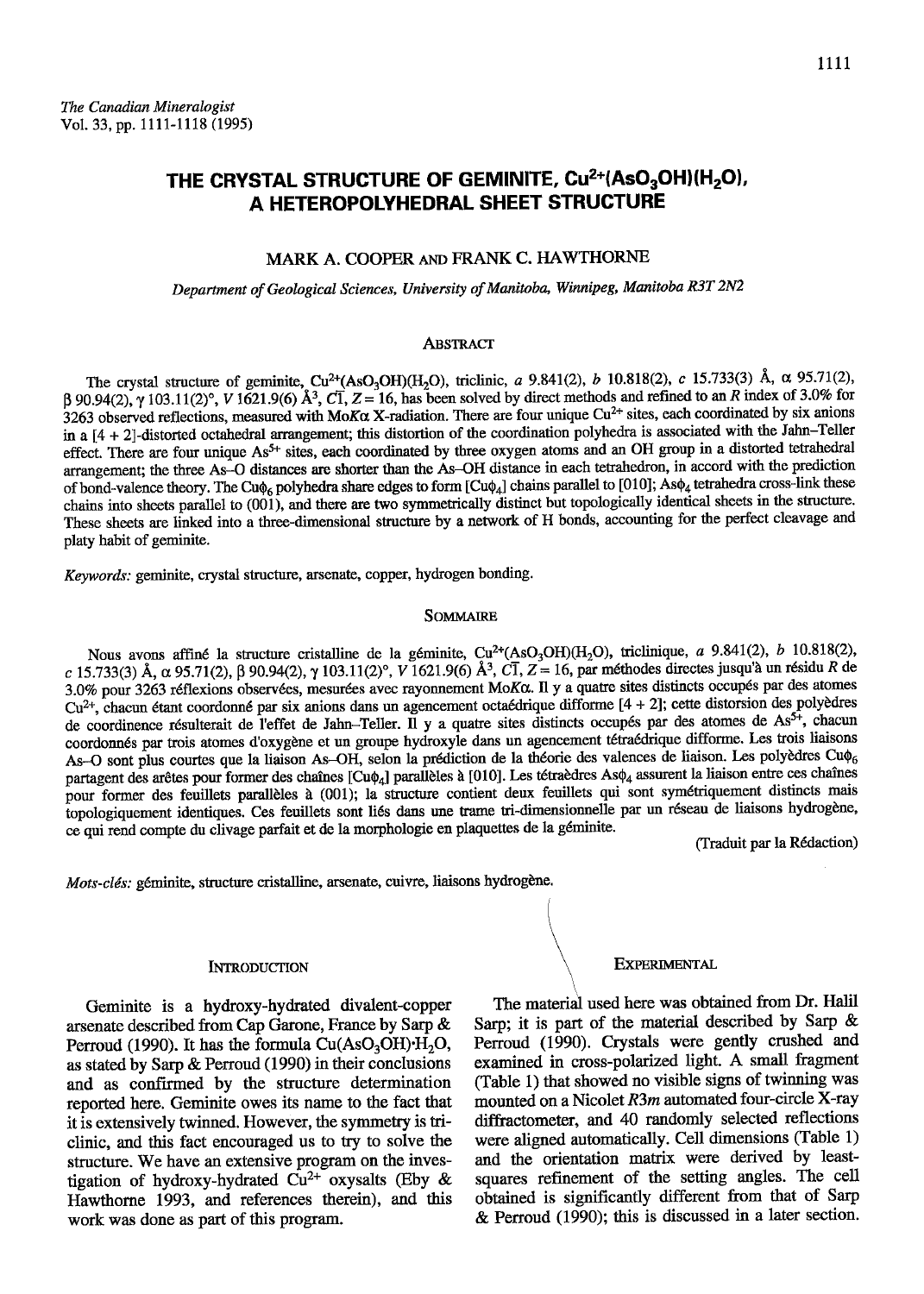TABLE 1. MISCELLANEOUS INFORMATION FOR GEMINITE

| <i>ล</i> (Å)          | 9.841(2)  |                          | crystal size (mm) $0.04 \times 0.06 \times 0.10$ |
|-----------------------|-----------|--------------------------|--------------------------------------------------|
| b                     | 10.818(2) | Radiation/Mon            | MoKa/Graphite                                    |
| C                     | 15.733(3) | Total no. of I           | 5015                                             |
| a (°)                 | 95.71(2)  | No. of $ F $             | 4758                                             |
| ₿                     | 90.94(2)  | No. of $ F_n  > 5\sigma$ | 3263                                             |
| γ                     | 103.11(2) | R(azimuthal) %           | $4.2 \div 1.7$                                   |
| $V(\AA^3)$            | 1621.9(6) | $R$ (obs) %              | 3.0                                              |
| Sp. Gr.               | сī        | $wR(obs)$ %              | 3.3                                              |
| u (cm <sup>-1</sup> ) | 134       |                          |                                                  |

Cell content: 16[Cu(AsO<sub>3</sub>OH)(H<sub>2</sub>O)]

 $R = \Sigma(|F_{o}|-|F_{o}|)/\Sigma|F_{o}|$ 

 $wR = \left[\Sigma w([F_{\circ}]-[F_{\circ}])^2/\Sigma |F_0^2|\right]^{\frac{1}{2}}, w = 1$ 

A total of 5015 reflections was collected according to the procedure of Hawthorne & Groat (1985) using the parameters reported in Table 1. Absorption corrections were done by the psi-scan method, reducing  $R($ azimuthal) from 4.2 to 1.7%. The usual datareduction corrections, together with some averaging, resulted in 4758 unique reflections, of which 3263 exceeded five standard deviations above background and were considered as observed.

# **STRUCTURE SOLUTION AND REFINEMENT**

Ŋ

Scattering factors were taken from Cromer & Mann (1968) and Cromer & Liberman (1970). All calcu-

| TABLE 2. FINAL POSITIONAL AND DISPLACEMENT (x 10 <sup>4</sup> ) PARAMETERS FOR GEMINITF |  |  |  |  |  |  |  |
|-----------------------------------------------------------------------------------------|--|--|--|--|--|--|--|
|-----------------------------------------------------------------------------------------|--|--|--|--|--|--|--|

| Cu(1)<br>0.49866(8)<br>0.13660(7)<br>0.04077(5)<br>96(3)<br>55(3)<br>153(4)<br>$-4(3)$<br>46(3)<br>7(3)<br>104(2)<br>Cu(2)<br>0.48345(8)<br>0.62955(7)<br>0.45349(5)<br>107(3)<br>70(3)<br>134(3)<br>3(3)<br>25(3)<br>$-2(3)$<br>108(2)<br>Cu(3)<br>0.01012(8)<br>0.60394(7)<br>0.44019(5)<br>97(3)<br>72(3)<br>116(3)<br>19(3)<br>1(3)<br>$-4(3)$<br>98(2)<br>Cu(4)<br>0.02707(8)<br>0.11589(7)<br>0.06574(5)<br>97(3)<br>64(3)<br>96(3)<br>3(2)<br>26(3)<br>$-3(3)$<br>89(2)<br>As(1)<br>0.26543(6)<br>0.82512(5)<br>0.39740(4)<br>70(3)<br>62(2)<br>84(3)<br>5(2)<br>11(2)<br>6(2)<br>74(2)<br>As(2)<br>0.24963(6)<br>0.88816(6)<br>0.08837(4)<br>67(3)<br>68(3)<br>87(3)<br>12(2)<br>12(2)<br>16(2)<br>73(2)<br>As(3)<br>0.23023(6)<br>0.37903(6)<br>0.40751(4)<br>68(3)<br>89(3)<br>87(3)<br>18(2)<br>8(2)<br>4(2)<br>83(2)<br>As(4)<br>0.30803(6)<br>0.33700(5)<br>0.10421(4)<br>66(3)<br>48(2)<br>79(3)<br>11(2)<br>10(2)<br>9(2)<br>65(2)<br>O(1)<br>0.3268(5)<br>0.7021(4)<br>0.3564(3)<br>157(22)<br>98(19)<br>174(22)<br>11(16)<br>47(17)<br>58(17)<br>138(13)<br>O(2)<br>0.1242(5)<br>0.7808(4)<br>0.4571(3)<br>107(20)<br>92(19)<br>141(20)<br>8(15)<br>47(16)<br>$-8(16)$<br>118(12)<br>O(3)<br>0.3854(5)<br>0.9373(4)<br>0.4567(3)<br>104(20)<br>103(19)<br>107(19)<br>7(15)<br>$-23(15)$<br>$-8(15)$<br>110(12)<br>O(4)<br>0.2912(5)<br>0.8134(5)<br>0.1688(3)<br>249(25)<br>207(23)<br>110(20)<br>74(17)<br>28(18)<br>138(20)<br>171(14)<br>O(5)<br>0.1219(5)<br>0.7994(4)<br>0.0219(3)<br>95(19)<br>77(18)<br>132(20)<br>11(15)<br>$-14(15)$<br>$-16(15)$<br>107(12)<br>O(6)<br>0.3881(5)<br>0.9569(4)<br>0.0328(3)<br>93(19)<br>84(19)<br>179(21)<br>9(16)<br>80(16)<br>$-5(16)$<br>122(12)<br>O(7)<br>0.1148(4)<br>0.2967(4)<br>0.4696(3)<br>80(19)<br>72(18)<br>142(20)<br>15(15)<br>43(15)<br>$-20(15)$<br>103(12)<br>O(8)<br>0.3729(5)<br>0.4591(4)<br>0.4655(3)<br>109(20)<br>108(20)<br>190(22)<br>50(16)<br>$-74(17)$<br>$-29(16)$<br>143(13)<br>O(9)<br>0.2661(5)<br>0.2839(4)<br>0.3237(3)<br>181(22)<br>141(21)<br>106(20)<br>13(16)<br>40(17)<br>46(17)<br>141(13)<br>O(10)<br>0.3838(5)<br>0.2163(4)<br>0.1225(3)<br>118(20)<br>85(18)<br>141(20)<br>42(15)<br>29(16)<br>40(15)<br>110(12)<br>O(11)<br>0.1454(4)<br>0.2858(4)<br>0.0610(3)<br>83(19)<br>100(19)<br>148(20)<br>58(15)<br>$-17(15)$<br>2(15)<br>111(12)<br>O(12)<br>0.3996(5)<br>0.4445(4)<br>0.0436(3)<br>123(20)<br>58(18)<br>85(18)<br>4(14)<br>42(15)<br>$-12(15)$<br>94(11)<br>OH(1)<br>0.2046(5)<br>0.8932(5)<br>0.3159(3)<br>210(24)<br>159(21)<br>110(20)<br>5(16)<br>$-4(17)$<br>84(19)<br>154(14)<br>OH(2)<br>0.1882(5)<br>0.0149(4)<br>0.1364(3)<br>136(21)<br>131(20)<br>135(20)<br>1(16)<br>29(16)<br>61(17)<br>130(13)<br>OH(3)<br>0.1553(5)<br>0.4892(4)<br>0.3635(3)<br>151(22)<br>138(21)<br>171(21)<br>59(17)<br>20(17)<br>70(17)<br>144(13)<br>OH(4)<br>0.2999(5)<br>0.4234(4)<br>0.1998(3)<br>254(25)<br>99(20)<br>88(19)<br>$-17(15)$<br>52(17)<br>39(18)<br>149(13)<br>OW(1)<br>0.0910(6)<br>0.5877(5)<br>0.1824(4)<br>235(27)<br>251(27)<br>294(28)<br>43(22)<br>$-22(22)$<br>77(22)<br>256(17)<br>OW(2)<br>0.0537(5)<br>0.0754(5)<br>0.3401(3)<br>202(24)<br>164(22)<br>165(22)<br>10(17)<br>25(18)<br>104(19)<br>167(14)<br>OW(3)<br>0.4376(5)<br>0.1241(5)<br>0.3267(3)<br>203(25)<br>190(23)<br>165(22)<br>54(18)<br>1(18)<br>86(19)<br>177(15)<br>OW(4)<br>0.4726(5)<br>0.6672(4)<br>0.1792(3)<br>184(23)<br>141(23)<br>112(20)<br>20(16)<br>48(17)<br>69(18)<br>140(13)<br>H(1)<br>0.248(9)<br>0.868(9)<br>0.263(3)<br>32(8)<br>H(2)<br>0.262(7)<br>0.092(5)<br>0.135(6)<br>32(8)<br>H(3)<br>0.231(7)<br>0.562(6)<br>0.355(6)<br>32(8)<br>H(4)<br>0.284(10)<br>0.367(7)<br>0.246(4)<br>32(8)<br>H(5)<br>0.122(11)<br>0.519(7)<br>0.208(7)<br>*50<br>H(6)<br>0.168(8)<br>0.663(6)<br>0.181(7)<br>*50<br>H(7)<br>0.092(10)<br>$-0.001(6)$<br>0.339(6)<br>32(8)<br>0.125(7)<br>0.122(8)<br>0.305(5)<br>32(8)<br>H(9)<br>0.500(8)<br>0.118(9)<br>0.279(4)<br>32(8)<br>0.379(8)<br>0.187(7)<br>0.330(6)<br>32(8)<br>H(11)<br>0.430(9)<br>0.610(7)<br>0.221(5)<br>32(8)<br>0.403(8)<br>0.720(8)<br>0.181(6)<br>32(8)<br>-41 | Site | × | γ | z | $U_{11}$ | $U_{22}$ | $U_{33}$ | $U_{23}$ | $U_{13}$ | $U_{12}$ | $U_{\rm eq}$ |
|-------------------------------------------------------------------------------------------------------------------------------------------------------------------------------------------------------------------------------------------------------------------------------------------------------------------------------------------------------------------------------------------------------------------------------------------------------------------------------------------------------------------------------------------------------------------------------------------------------------------------------------------------------------------------------------------------------------------------------------------------------------------------------------------------------------------------------------------------------------------------------------------------------------------------------------------------------------------------------------------------------------------------------------------------------------------------------------------------------------------------------------------------------------------------------------------------------------------------------------------------------------------------------------------------------------------------------------------------------------------------------------------------------------------------------------------------------------------------------------------------------------------------------------------------------------------------------------------------------------------------------------------------------------------------------------------------------------------------------------------------------------------------------------------------------------------------------------------------------------------------------------------------------------------------------------------------------------------------------------------------------------------------------------------------------------------------------------------------------------------------------------------------------------------------------------------------------------------------------------------------------------------------------------------------------------------------------------------------------------------------------------------------------------------------------------------------------------------------------------------------------------------------------------------------------------------------------------------------------------------------------------------------------------------------------------------------------------------------------------------------------------------------------------------------------------------------------------------------------------------------------------------------------------------------------------------------------------------------------------------------------------------------------------------------------------------------------------------------------------------------------------------------------------------------------------------------------------------------------------------------------------------------------------------------------------------------------------------------------------------------------------------------------------------------------------------------------------------------------------------------------------------------------------------------------------------------------------------------------------------------------------------------------------------------------------------------------------------------------------------------------------------------------------------------------------------------------------------------------------------------------------------------------------------------------------------------------------------------------------------------------------------------------------------------------------------------------------------------------------------------------------------------|------|---|---|---|----------|----------|----------|----------|----------|----------|--------------|
| H(8)<br>H(10)<br>H(12)<br><b>B</b> disease in a                                                                                                                                                                                                                                                                                                                                                                                                                                                                                                                                                                                                                                                                                                                                                                                                                                                                                                                                                                                                                                                                                                                                                                                                                                                                                                                                                                                                                                                                                                                                                                                                                                                                                                                                                                                                                                                                                                                                                                                                                                                                                                                                                                                                                                                                                                                                                                                                                                                                                                                                                                                                                                                                                                                                                                                                                                                                                                                                                                                                                                                                                                                                                                                                                                                                                                                                                                                                                                                                                                                                                                                                                                                                                                                                                                                                                                                                                                                                                                                                                                                                                                 |      |   |   |   |          |          |          |          |          |          |              |
|                                                                                                                                                                                                                                                                                                                                                                                                                                                                                                                                                                                                                                                                                                                                                                                                                                                                                                                                                                                                                                                                                                                                                                                                                                                                                                                                                                                                                                                                                                                                                                                                                                                                                                                                                                                                                                                                                                                                                                                                                                                                                                                                                                                                                                                                                                                                                                                                                                                                                                                                                                                                                                                                                                                                                                                                                                                                                                                                                                                                                                                                                                                                                                                                                                                                                                                                                                                                                                                                                                                                                                                                                                                                                                                                                                                                                                                                                                                                                                                                                                                                                                                                                 |      |   |   |   |          |          |          |          |          |          |              |
|                                                                                                                                                                                                                                                                                                                                                                                                                                                                                                                                                                                                                                                                                                                                                                                                                                                                                                                                                                                                                                                                                                                                                                                                                                                                                                                                                                                                                                                                                                                                                                                                                                                                                                                                                                                                                                                                                                                                                                                                                                                                                                                                                                                                                                                                                                                                                                                                                                                                                                                                                                                                                                                                                                                                                                                                                                                                                                                                                                                                                                                                                                                                                                                                                                                                                                                                                                                                                                                                                                                                                                                                                                                                                                                                                                                                                                                                                                                                                                                                                                                                                                                                                 |      |   |   |   |          |          |          |          |          |          |              |
|                                                                                                                                                                                                                                                                                                                                                                                                                                                                                                                                                                                                                                                                                                                                                                                                                                                                                                                                                                                                                                                                                                                                                                                                                                                                                                                                                                                                                                                                                                                                                                                                                                                                                                                                                                                                                                                                                                                                                                                                                                                                                                                                                                                                                                                                                                                                                                                                                                                                                                                                                                                                                                                                                                                                                                                                                                                                                                                                                                                                                                                                                                                                                                                                                                                                                                                                                                                                                                                                                                                                                                                                                                                                                                                                                                                                                                                                                                                                                                                                                                                                                                                                                 |      |   |   |   |          |          |          |          |          |          |              |
|                                                                                                                                                                                                                                                                                                                                                                                                                                                                                                                                                                                                                                                                                                                                                                                                                                                                                                                                                                                                                                                                                                                                                                                                                                                                                                                                                                                                                                                                                                                                                                                                                                                                                                                                                                                                                                                                                                                                                                                                                                                                                                                                                                                                                                                                                                                                                                                                                                                                                                                                                                                                                                                                                                                                                                                                                                                                                                                                                                                                                                                                                                                                                                                                                                                                                                                                                                                                                                                                                                                                                                                                                                                                                                                                                                                                                                                                                                                                                                                                                                                                                                                                                 |      |   |   |   |          |          |          |          |          |          |              |
|                                                                                                                                                                                                                                                                                                                                                                                                                                                                                                                                                                                                                                                                                                                                                                                                                                                                                                                                                                                                                                                                                                                                                                                                                                                                                                                                                                                                                                                                                                                                                                                                                                                                                                                                                                                                                                                                                                                                                                                                                                                                                                                                                                                                                                                                                                                                                                                                                                                                                                                                                                                                                                                                                                                                                                                                                                                                                                                                                                                                                                                                                                                                                                                                                                                                                                                                                                                                                                                                                                                                                                                                                                                                                                                                                                                                                                                                                                                                                                                                                                                                                                                                                 |      |   |   |   |          |          |          |          |          |          |              |
|                                                                                                                                                                                                                                                                                                                                                                                                                                                                                                                                                                                                                                                                                                                                                                                                                                                                                                                                                                                                                                                                                                                                                                                                                                                                                                                                                                                                                                                                                                                                                                                                                                                                                                                                                                                                                                                                                                                                                                                                                                                                                                                                                                                                                                                                                                                                                                                                                                                                                                                                                                                                                                                                                                                                                                                                                                                                                                                                                                                                                                                                                                                                                                                                                                                                                                                                                                                                                                                                                                                                                                                                                                                                                                                                                                                                                                                                                                                                                                                                                                                                                                                                                 |      |   |   |   |          |          |          |          |          |          |              |
|                                                                                                                                                                                                                                                                                                                                                                                                                                                                                                                                                                                                                                                                                                                                                                                                                                                                                                                                                                                                                                                                                                                                                                                                                                                                                                                                                                                                                                                                                                                                                                                                                                                                                                                                                                                                                                                                                                                                                                                                                                                                                                                                                                                                                                                                                                                                                                                                                                                                                                                                                                                                                                                                                                                                                                                                                                                                                                                                                                                                                                                                                                                                                                                                                                                                                                                                                                                                                                                                                                                                                                                                                                                                                                                                                                                                                                                                                                                                                                                                                                                                                                                                                 |      |   |   |   |          |          |          |          |          |          |              |
|                                                                                                                                                                                                                                                                                                                                                                                                                                                                                                                                                                                                                                                                                                                                                                                                                                                                                                                                                                                                                                                                                                                                                                                                                                                                                                                                                                                                                                                                                                                                                                                                                                                                                                                                                                                                                                                                                                                                                                                                                                                                                                                                                                                                                                                                                                                                                                                                                                                                                                                                                                                                                                                                                                                                                                                                                                                                                                                                                                                                                                                                                                                                                                                                                                                                                                                                                                                                                                                                                                                                                                                                                                                                                                                                                                                                                                                                                                                                                                                                                                                                                                                                                 |      |   |   |   |          |          |          |          |          |          |              |
|                                                                                                                                                                                                                                                                                                                                                                                                                                                                                                                                                                                                                                                                                                                                                                                                                                                                                                                                                                                                                                                                                                                                                                                                                                                                                                                                                                                                                                                                                                                                                                                                                                                                                                                                                                                                                                                                                                                                                                                                                                                                                                                                                                                                                                                                                                                                                                                                                                                                                                                                                                                                                                                                                                                                                                                                                                                                                                                                                                                                                                                                                                                                                                                                                                                                                                                                                                                                                                                                                                                                                                                                                                                                                                                                                                                                                                                                                                                                                                                                                                                                                                                                                 |      |   |   |   |          |          |          |          |          |          |              |
|                                                                                                                                                                                                                                                                                                                                                                                                                                                                                                                                                                                                                                                                                                                                                                                                                                                                                                                                                                                                                                                                                                                                                                                                                                                                                                                                                                                                                                                                                                                                                                                                                                                                                                                                                                                                                                                                                                                                                                                                                                                                                                                                                                                                                                                                                                                                                                                                                                                                                                                                                                                                                                                                                                                                                                                                                                                                                                                                                                                                                                                                                                                                                                                                                                                                                                                                                                                                                                                                                                                                                                                                                                                                                                                                                                                                                                                                                                                                                                                                                                                                                                                                                 |      |   |   |   |          |          |          |          |          |          |              |
|                                                                                                                                                                                                                                                                                                                                                                                                                                                                                                                                                                                                                                                                                                                                                                                                                                                                                                                                                                                                                                                                                                                                                                                                                                                                                                                                                                                                                                                                                                                                                                                                                                                                                                                                                                                                                                                                                                                                                                                                                                                                                                                                                                                                                                                                                                                                                                                                                                                                                                                                                                                                                                                                                                                                                                                                                                                                                                                                                                                                                                                                                                                                                                                                                                                                                                                                                                                                                                                                                                                                                                                                                                                                                                                                                                                                                                                                                                                                                                                                                                                                                                                                                 |      |   |   |   |          |          |          |          |          |          |              |
|                                                                                                                                                                                                                                                                                                                                                                                                                                                                                                                                                                                                                                                                                                                                                                                                                                                                                                                                                                                                                                                                                                                                                                                                                                                                                                                                                                                                                                                                                                                                                                                                                                                                                                                                                                                                                                                                                                                                                                                                                                                                                                                                                                                                                                                                                                                                                                                                                                                                                                                                                                                                                                                                                                                                                                                                                                                                                                                                                                                                                                                                                                                                                                                                                                                                                                                                                                                                                                                                                                                                                                                                                                                                                                                                                                                                                                                                                                                                                                                                                                                                                                                                                 |      |   |   |   |          |          |          |          |          |          |              |
|                                                                                                                                                                                                                                                                                                                                                                                                                                                                                                                                                                                                                                                                                                                                                                                                                                                                                                                                                                                                                                                                                                                                                                                                                                                                                                                                                                                                                                                                                                                                                                                                                                                                                                                                                                                                                                                                                                                                                                                                                                                                                                                                                                                                                                                                                                                                                                                                                                                                                                                                                                                                                                                                                                                                                                                                                                                                                                                                                                                                                                                                                                                                                                                                                                                                                                                                                                                                                                                                                                                                                                                                                                                                                                                                                                                                                                                                                                                                                                                                                                                                                                                                                 |      |   |   |   |          |          |          |          |          |          |              |
|                                                                                                                                                                                                                                                                                                                                                                                                                                                                                                                                                                                                                                                                                                                                                                                                                                                                                                                                                                                                                                                                                                                                                                                                                                                                                                                                                                                                                                                                                                                                                                                                                                                                                                                                                                                                                                                                                                                                                                                                                                                                                                                                                                                                                                                                                                                                                                                                                                                                                                                                                                                                                                                                                                                                                                                                                                                                                                                                                                                                                                                                                                                                                                                                                                                                                                                                                                                                                                                                                                                                                                                                                                                                                                                                                                                                                                                                                                                                                                                                                                                                                                                                                 |      |   |   |   |          |          |          |          |          |          |              |
|                                                                                                                                                                                                                                                                                                                                                                                                                                                                                                                                                                                                                                                                                                                                                                                                                                                                                                                                                                                                                                                                                                                                                                                                                                                                                                                                                                                                                                                                                                                                                                                                                                                                                                                                                                                                                                                                                                                                                                                                                                                                                                                                                                                                                                                                                                                                                                                                                                                                                                                                                                                                                                                                                                                                                                                                                                                                                                                                                                                                                                                                                                                                                                                                                                                                                                                                                                                                                                                                                                                                                                                                                                                                                                                                                                                                                                                                                                                                                                                                                                                                                                                                                 |      |   |   |   |          |          |          |          |          |          |              |
|                                                                                                                                                                                                                                                                                                                                                                                                                                                                                                                                                                                                                                                                                                                                                                                                                                                                                                                                                                                                                                                                                                                                                                                                                                                                                                                                                                                                                                                                                                                                                                                                                                                                                                                                                                                                                                                                                                                                                                                                                                                                                                                                                                                                                                                                                                                                                                                                                                                                                                                                                                                                                                                                                                                                                                                                                                                                                                                                                                                                                                                                                                                                                                                                                                                                                                                                                                                                                                                                                                                                                                                                                                                                                                                                                                                                                                                                                                                                                                                                                                                                                                                                                 |      |   |   |   |          |          |          |          |          |          |              |
|                                                                                                                                                                                                                                                                                                                                                                                                                                                                                                                                                                                                                                                                                                                                                                                                                                                                                                                                                                                                                                                                                                                                                                                                                                                                                                                                                                                                                                                                                                                                                                                                                                                                                                                                                                                                                                                                                                                                                                                                                                                                                                                                                                                                                                                                                                                                                                                                                                                                                                                                                                                                                                                                                                                                                                                                                                                                                                                                                                                                                                                                                                                                                                                                                                                                                                                                                                                                                                                                                                                                                                                                                                                                                                                                                                                                                                                                                                                                                                                                                                                                                                                                                 |      |   |   |   |          |          |          |          |          |          |              |
|                                                                                                                                                                                                                                                                                                                                                                                                                                                                                                                                                                                                                                                                                                                                                                                                                                                                                                                                                                                                                                                                                                                                                                                                                                                                                                                                                                                                                                                                                                                                                                                                                                                                                                                                                                                                                                                                                                                                                                                                                                                                                                                                                                                                                                                                                                                                                                                                                                                                                                                                                                                                                                                                                                                                                                                                                                                                                                                                                                                                                                                                                                                                                                                                                                                                                                                                                                                                                                                                                                                                                                                                                                                                                                                                                                                                                                                                                                                                                                                                                                                                                                                                                 |      |   |   |   |          |          |          |          |          |          |              |
|                                                                                                                                                                                                                                                                                                                                                                                                                                                                                                                                                                                                                                                                                                                                                                                                                                                                                                                                                                                                                                                                                                                                                                                                                                                                                                                                                                                                                                                                                                                                                                                                                                                                                                                                                                                                                                                                                                                                                                                                                                                                                                                                                                                                                                                                                                                                                                                                                                                                                                                                                                                                                                                                                                                                                                                                                                                                                                                                                                                                                                                                                                                                                                                                                                                                                                                                                                                                                                                                                                                                                                                                                                                                                                                                                                                                                                                                                                                                                                                                                                                                                                                                                 |      |   |   |   |          |          |          |          |          |          |              |
|                                                                                                                                                                                                                                                                                                                                                                                                                                                                                                                                                                                                                                                                                                                                                                                                                                                                                                                                                                                                                                                                                                                                                                                                                                                                                                                                                                                                                                                                                                                                                                                                                                                                                                                                                                                                                                                                                                                                                                                                                                                                                                                                                                                                                                                                                                                                                                                                                                                                                                                                                                                                                                                                                                                                                                                                                                                                                                                                                                                                                                                                                                                                                                                                                                                                                                                                                                                                                                                                                                                                                                                                                                                                                                                                                                                                                                                                                                                                                                                                                                                                                                                                                 |      |   |   |   |          |          |          |          |          |          |              |
|                                                                                                                                                                                                                                                                                                                                                                                                                                                                                                                                                                                                                                                                                                                                                                                                                                                                                                                                                                                                                                                                                                                                                                                                                                                                                                                                                                                                                                                                                                                                                                                                                                                                                                                                                                                                                                                                                                                                                                                                                                                                                                                                                                                                                                                                                                                                                                                                                                                                                                                                                                                                                                                                                                                                                                                                                                                                                                                                                                                                                                                                                                                                                                                                                                                                                                                                                                                                                                                                                                                                                                                                                                                                                                                                                                                                                                                                                                                                                                                                                                                                                                                                                 |      |   |   |   |          |          |          |          |          |          |              |
|                                                                                                                                                                                                                                                                                                                                                                                                                                                                                                                                                                                                                                                                                                                                                                                                                                                                                                                                                                                                                                                                                                                                                                                                                                                                                                                                                                                                                                                                                                                                                                                                                                                                                                                                                                                                                                                                                                                                                                                                                                                                                                                                                                                                                                                                                                                                                                                                                                                                                                                                                                                                                                                                                                                                                                                                                                                                                                                                                                                                                                                                                                                                                                                                                                                                                                                                                                                                                                                                                                                                                                                                                                                                                                                                                                                                                                                                                                                                                                                                                                                                                                                                                 |      |   |   |   |          |          |          |          |          |          |              |
|                                                                                                                                                                                                                                                                                                                                                                                                                                                                                                                                                                                                                                                                                                                                                                                                                                                                                                                                                                                                                                                                                                                                                                                                                                                                                                                                                                                                                                                                                                                                                                                                                                                                                                                                                                                                                                                                                                                                                                                                                                                                                                                                                                                                                                                                                                                                                                                                                                                                                                                                                                                                                                                                                                                                                                                                                                                                                                                                                                                                                                                                                                                                                                                                                                                                                                                                                                                                                                                                                                                                                                                                                                                                                                                                                                                                                                                                                                                                                                                                                                                                                                                                                 |      |   |   |   |          |          |          |          |          |          |              |
|                                                                                                                                                                                                                                                                                                                                                                                                                                                                                                                                                                                                                                                                                                                                                                                                                                                                                                                                                                                                                                                                                                                                                                                                                                                                                                                                                                                                                                                                                                                                                                                                                                                                                                                                                                                                                                                                                                                                                                                                                                                                                                                                                                                                                                                                                                                                                                                                                                                                                                                                                                                                                                                                                                                                                                                                                                                                                                                                                                                                                                                                                                                                                                                                                                                                                                                                                                                                                                                                                                                                                                                                                                                                                                                                                                                                                                                                                                                                                                                                                                                                                                                                                 |      |   |   |   |          |          |          |          |          |          |              |
|                                                                                                                                                                                                                                                                                                                                                                                                                                                                                                                                                                                                                                                                                                                                                                                                                                                                                                                                                                                                                                                                                                                                                                                                                                                                                                                                                                                                                                                                                                                                                                                                                                                                                                                                                                                                                                                                                                                                                                                                                                                                                                                                                                                                                                                                                                                                                                                                                                                                                                                                                                                                                                                                                                                                                                                                                                                                                                                                                                                                                                                                                                                                                                                                                                                                                                                                                                                                                                                                                                                                                                                                                                                                                                                                                                                                                                                                                                                                                                                                                                                                                                                                                 |      |   |   |   |          |          |          |          |          |          |              |
|                                                                                                                                                                                                                                                                                                                                                                                                                                                                                                                                                                                                                                                                                                                                                                                                                                                                                                                                                                                                                                                                                                                                                                                                                                                                                                                                                                                                                                                                                                                                                                                                                                                                                                                                                                                                                                                                                                                                                                                                                                                                                                                                                                                                                                                                                                                                                                                                                                                                                                                                                                                                                                                                                                                                                                                                                                                                                                                                                                                                                                                                                                                                                                                                                                                                                                                                                                                                                                                                                                                                                                                                                                                                                                                                                                                                                                                                                                                                                                                                                                                                                                                                                 |      |   |   |   |          |          |          |          |          |          |              |
|                                                                                                                                                                                                                                                                                                                                                                                                                                                                                                                                                                                                                                                                                                                                                                                                                                                                                                                                                                                                                                                                                                                                                                                                                                                                                                                                                                                                                                                                                                                                                                                                                                                                                                                                                                                                                                                                                                                                                                                                                                                                                                                                                                                                                                                                                                                                                                                                                                                                                                                                                                                                                                                                                                                                                                                                                                                                                                                                                                                                                                                                                                                                                                                                                                                                                                                                                                                                                                                                                                                                                                                                                                                                                                                                                                                                                                                                                                                                                                                                                                                                                                                                                 |      |   |   |   |          |          |          |          |          |          |              |
|                                                                                                                                                                                                                                                                                                                                                                                                                                                                                                                                                                                                                                                                                                                                                                                                                                                                                                                                                                                                                                                                                                                                                                                                                                                                                                                                                                                                                                                                                                                                                                                                                                                                                                                                                                                                                                                                                                                                                                                                                                                                                                                                                                                                                                                                                                                                                                                                                                                                                                                                                                                                                                                                                                                                                                                                                                                                                                                                                                                                                                                                                                                                                                                                                                                                                                                                                                                                                                                                                                                                                                                                                                                                                                                                                                                                                                                                                                                                                                                                                                                                                                                                                 |      |   |   |   |          |          |          |          |          |          |              |
|                                                                                                                                                                                                                                                                                                                                                                                                                                                                                                                                                                                                                                                                                                                                                                                                                                                                                                                                                                                                                                                                                                                                                                                                                                                                                                                                                                                                                                                                                                                                                                                                                                                                                                                                                                                                                                                                                                                                                                                                                                                                                                                                                                                                                                                                                                                                                                                                                                                                                                                                                                                                                                                                                                                                                                                                                                                                                                                                                                                                                                                                                                                                                                                                                                                                                                                                                                                                                                                                                                                                                                                                                                                                                                                                                                                                                                                                                                                                                                                                                                                                                                                                                 |      |   |   |   |          |          |          |          |          |          |              |
|                                                                                                                                                                                                                                                                                                                                                                                                                                                                                                                                                                                                                                                                                                                                                                                                                                                                                                                                                                                                                                                                                                                                                                                                                                                                                                                                                                                                                                                                                                                                                                                                                                                                                                                                                                                                                                                                                                                                                                                                                                                                                                                                                                                                                                                                                                                                                                                                                                                                                                                                                                                                                                                                                                                                                                                                                                                                                                                                                                                                                                                                                                                                                                                                                                                                                                                                                                                                                                                                                                                                                                                                                                                                                                                                                                                                                                                                                                                                                                                                                                                                                                                                                 |      |   |   |   |          |          |          |          |          |          |              |
|                                                                                                                                                                                                                                                                                                                                                                                                                                                                                                                                                                                                                                                                                                                                                                                                                                                                                                                                                                                                                                                                                                                                                                                                                                                                                                                                                                                                                                                                                                                                                                                                                                                                                                                                                                                                                                                                                                                                                                                                                                                                                                                                                                                                                                                                                                                                                                                                                                                                                                                                                                                                                                                                                                                                                                                                                                                                                                                                                                                                                                                                                                                                                                                                                                                                                                                                                                                                                                                                                                                                                                                                                                                                                                                                                                                                                                                                                                                                                                                                                                                                                                                                                 |      |   |   |   |          |          |          |          |          |          |              |
|                                                                                                                                                                                                                                                                                                                                                                                                                                                                                                                                                                                                                                                                                                                                                                                                                                                                                                                                                                                                                                                                                                                                                                                                                                                                                                                                                                                                                                                                                                                                                                                                                                                                                                                                                                                                                                                                                                                                                                                                                                                                                                                                                                                                                                                                                                                                                                                                                                                                                                                                                                                                                                                                                                                                                                                                                                                                                                                                                                                                                                                                                                                                                                                                                                                                                                                                                                                                                                                                                                                                                                                                                                                                                                                                                                                                                                                                                                                                                                                                                                                                                                                                                 |      |   |   |   |          |          |          |          |          |          |              |
|                                                                                                                                                                                                                                                                                                                                                                                                                                                                                                                                                                                                                                                                                                                                                                                                                                                                                                                                                                                                                                                                                                                                                                                                                                                                                                                                                                                                                                                                                                                                                                                                                                                                                                                                                                                                                                                                                                                                                                                                                                                                                                                                                                                                                                                                                                                                                                                                                                                                                                                                                                                                                                                                                                                                                                                                                                                                                                                                                                                                                                                                                                                                                                                                                                                                                                                                                                                                                                                                                                                                                                                                                                                                                                                                                                                                                                                                                                                                                                                                                                                                                                                                                 |      |   |   |   |          |          |          |          |          |          |              |
|                                                                                                                                                                                                                                                                                                                                                                                                                                                                                                                                                                                                                                                                                                                                                                                                                                                                                                                                                                                                                                                                                                                                                                                                                                                                                                                                                                                                                                                                                                                                                                                                                                                                                                                                                                                                                                                                                                                                                                                                                                                                                                                                                                                                                                                                                                                                                                                                                                                                                                                                                                                                                                                                                                                                                                                                                                                                                                                                                                                                                                                                                                                                                                                                                                                                                                                                                                                                                                                                                                                                                                                                                                                                                                                                                                                                                                                                                                                                                                                                                                                                                                                                                 |      |   |   |   |          |          |          |          |          |          |              |
|                                                                                                                                                                                                                                                                                                                                                                                                                                                                                                                                                                                                                                                                                                                                                                                                                                                                                                                                                                                                                                                                                                                                                                                                                                                                                                                                                                                                                                                                                                                                                                                                                                                                                                                                                                                                                                                                                                                                                                                                                                                                                                                                                                                                                                                                                                                                                                                                                                                                                                                                                                                                                                                                                                                                                                                                                                                                                                                                                                                                                                                                                                                                                                                                                                                                                                                                                                                                                                                                                                                                                                                                                                                                                                                                                                                                                                                                                                                                                                                                                                                                                                                                                 |      |   |   |   |          |          |          |          |          |          |              |
|                                                                                                                                                                                                                                                                                                                                                                                                                                                                                                                                                                                                                                                                                                                                                                                                                                                                                                                                                                                                                                                                                                                                                                                                                                                                                                                                                                                                                                                                                                                                                                                                                                                                                                                                                                                                                                                                                                                                                                                                                                                                                                                                                                                                                                                                                                                                                                                                                                                                                                                                                                                                                                                                                                                                                                                                                                                                                                                                                                                                                                                                                                                                                                                                                                                                                                                                                                                                                                                                                                                                                                                                                                                                                                                                                                                                                                                                                                                                                                                                                                                                                                                                                 |      |   |   |   |          |          |          |          |          |          |              |
|                                                                                                                                                                                                                                                                                                                                                                                                                                                                                                                                                                                                                                                                                                                                                                                                                                                                                                                                                                                                                                                                                                                                                                                                                                                                                                                                                                                                                                                                                                                                                                                                                                                                                                                                                                                                                                                                                                                                                                                                                                                                                                                                                                                                                                                                                                                                                                                                                                                                                                                                                                                                                                                                                                                                                                                                                                                                                                                                                                                                                                                                                                                                                                                                                                                                                                                                                                                                                                                                                                                                                                                                                                                                                                                                                                                                                                                                                                                                                                                                                                                                                                                                                 |      |   |   |   |          |          |          |          |          |          |              |
|                                                                                                                                                                                                                                                                                                                                                                                                                                                                                                                                                                                                                                                                                                                                                                                                                                                                                                                                                                                                                                                                                                                                                                                                                                                                                                                                                                                                                                                                                                                                                                                                                                                                                                                                                                                                                                                                                                                                                                                                                                                                                                                                                                                                                                                                                                                                                                                                                                                                                                                                                                                                                                                                                                                                                                                                                                                                                                                                                                                                                                                                                                                                                                                                                                                                                                                                                                                                                                                                                                                                                                                                                                                                                                                                                                                                                                                                                                                                                                                                                                                                                                                                                 |      |   |   |   |          |          |          |          |          |          |              |
|                                                                                                                                                                                                                                                                                                                                                                                                                                                                                                                                                                                                                                                                                                                                                                                                                                                                                                                                                                                                                                                                                                                                                                                                                                                                                                                                                                                                                                                                                                                                                                                                                                                                                                                                                                                                                                                                                                                                                                                                                                                                                                                                                                                                                                                                                                                                                                                                                                                                                                                                                                                                                                                                                                                                                                                                                                                                                                                                                                                                                                                                                                                                                                                                                                                                                                                                                                                                                                                                                                                                                                                                                                                                                                                                                                                                                                                                                                                                                                                                                                                                                                                                                 |      |   |   |   |          |          |          |          |          |          |              |

fixed in refinement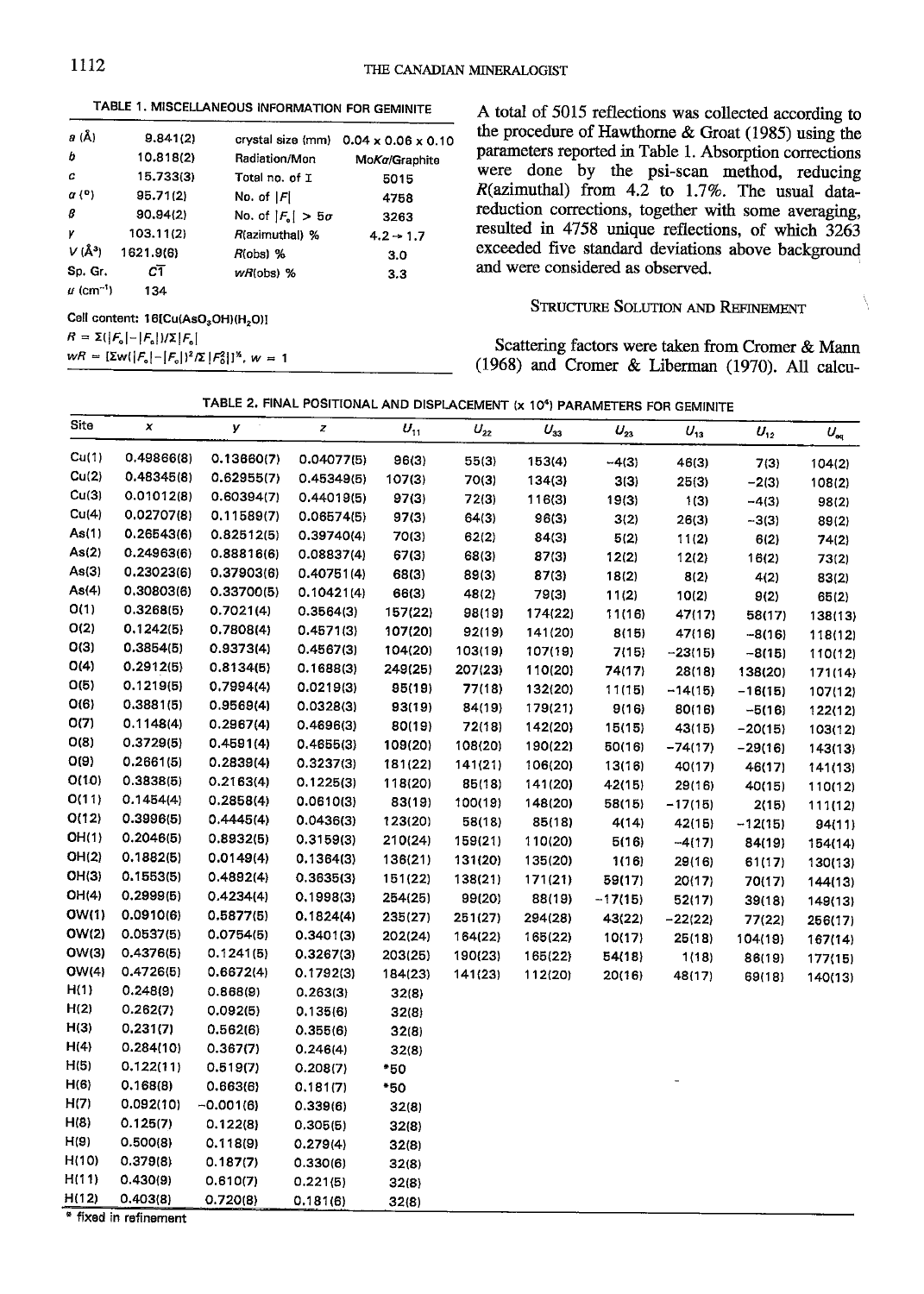lations were done with the SIIELXTL PC (Plus) system of programs.  $R$  indices are of the form given in Table 1, and are expressed as percentages. The E-statistics indicate a center of symmetry- The structure was solved in the space group  $\overrightarrow{PI}$ , but the refined structure was not judged to be satisfactory, and a second set of intensity data was collected on the same crystal, but with a lower minimum scan-speed  $(2.09^{\circ}/\text{min})$ . The first data-set showed the structural unit to be a sheet parallel to (001); however, the principal component of the sheet extended parallel to  $[110]$ . We reoriented the cell to bring this major feature parallel to a principal axis, and thus the structure reported here has the space group  $C\overline{1}$ . Full-matrix refinement, including H positions, converged to an  $R$ index of 3.0% and a  $wR$  index of 3.3%. We examined the distribution of AF values for those reflections with the largest lAFl values, but there was no indication of twinning, in agreement with our optical examination and the low  $\overline{R}$  indices. Final atomic parameters and displacement factors are given in Table 2, selected interatomic distances and angles are given in Tables 3 and 4, and a bond-valence table is displayed as Table 5. Tables of structure factors may be obtained from the Depository of Unpublished Data, CISTI, National Research Council, Ottawa, Ontario K1A 0S2.

## DESCRIPTION OF THE STRUCTURE

### Cation coordination

There are four unique  $Cu^{2+}$  sites, each surrounded by an octahedral arrangement of anions. Cu(1) and  $Cu(2)$  are each coordinated to five  $O<sup>2-</sup>$  anions and one  $(H<sub>2</sub>O)$  group; Cu(3) and Cu(4) are each coordinated to four  $O^{2-}$  anions, one  $(OH)^-$  group and one  $(H_2O)$ group. The variation in both individual and  $\langle Cu-\phi\rangle$  $(\phi)$ : unspecified ligand) distances is within the range of distances compiled by Eby & Hawthorne (1993). However, the indiyidual octahedra in geminite show quite a wide range of  $\langle Cu-\phi \rangle$  distances: 2.096-2.151 Å (Table 3). As discussed by Brown  $\&$  Shannon (L973), mean bond-lengths in crystals are affected by the dispersion of the individual bond-lengths, a result of the forrn of bond-valence - bond-length curves (Brown 1981). We expect this effect to be quite prominent in  $[6]$ Cu<sup>2+</sup>-oxysalt minerals because of the significant distortion associated with the Jahn-Teller instability (Jahn & Teller 1937). Accordingly, Eby & Hawthorne (1993) showed that  $\langle Cu^{2+} - O, OH, H_2O \rangle$ distances have a strong linear dependence on the bondlength dispersion,  $\Delta$  (= root-mean-square deviation from the mean distance), and the  $\langle Cu-\phi \rangle$  distances in geminite follow their curve almost exactly.

There are four unique tetrahedrally coordinated As sites, with <As- $\phi$ > distances between 1.686 and L.692 A, well within the range typically exhibited by  $AsO<sub>4</sub> tetrahedra. All four tetrahedral groups are acid$ 

| TABLE 3. SELECTED INTERATOMIC DISTANCES (Å) AND ANGLES (°) IN |  |  |  |  |  |  |  |  |
|---------------------------------------------------------------|--|--|--|--|--|--|--|--|
| <b>GEMINITE</b>                                               |  |  |  |  |  |  |  |  |

| Cu(1)-O(5)d                        | 1.952(4)             | $Cu(2)-O(1)$                             | 2.457(5)            |
|------------------------------------|----------------------|------------------------------------------|---------------------|
| Cu(1)-O(6)f                        | 1.992(4)             | Cu(2)-O(2)a                              | 2.070(5)            |
| Cu(1)-O(6)g                        | 1.981(5)             | Cu(2)-O(7)h                              | 1.960(4)            |
| Cu(1)-O(10)                        | 1.986(5)             | $Cu(2)-O(8)$                             | 1.946(4)            |
| Cu(1)-O(11)k                       | 2.452(5)             | Cu(2)-O(8)j                              | 2.311(5)            |
| Cu(1)-OW(1)d                       | 2.541(6)             | Cu(2)-OW(2)h                             | 2.006(5)            |
| <cu(1)-o></cu(1)-o>                | 2.151                | <cu(2)-o></cu(2)-o>                      | 2.125               |
| Cu(3)-O(2)                         | 1.976(4)             | Cu(4)-O(5)e                              | 2,384(5)            |
| Cu(3)-O(3)a                        | 2.045(5)             | Cu(4)-O(11)                              | 1.949(4)            |
| Cu(3)-O(3)b                        | 1.981(4)             | Cu(4)-O(12)b                             | 1.984(4)            |
| Cu(3)-O(7)i                        | 2.244(5)             | Cu(4)-O(12)k                             | 1.984(4)            |
| Cu(3)-OH(3)                        | 2.367(5)             | Cu(4)-OH(2)                              | 2.432(5)            |
| Cu(3)-OW(3)I                       | 1.963(5)             | Cu(4)-OW(4)b                             | 1.937(5)            |
| $<$ Cu(3)-O $>$                    | <u>2.096 </u>        | <cu(4)-0></cu(4)-0>                      | 2.112               |
| As(1)-O(1)                         | 1.661(5)             | $As(2)-O(4)$                             | 1.661(5)            |
| As(1)-O(2)                         | 1.695(4)             | $As(2)-O(5)$                             | 1,675(4)            |
| As(1)-O(3)                         | 1.681(4)             | $As(2)-O(6)$                             | 1.698(4)            |
| As(1)-OH(1)                        | 1.706(5)             | As(2)-OH(2)c                             | 1.732(5)            |
| $<$ As(1)-O>                       | <u>1.686</u>         | <as(2)-0></as(2)-0>                      | <u>1.692</u>        |
| As(3)-O(7)                         | 1.671(4)             | As(4)-O(10)                              | 1.689(5)            |
| As(3)-O(8)                         | 1.674(4)             | As(4)-O(11)                              | 1.679(4)            |
| As(3)-O(9)                         | 1.683(5)             | As(4)-O(12)                              | 1.687(4)            |
| As(3)-OH(3)                        | 1.729(5)             | As(4)-OH(4)                              | 1.703(4)            |
| <as(3)-o></as(3)-o>                | <u> 1.689 </u>       | $<$ As(4)-O>                             | 1.690               |
| Cu(1) octahedron                   |                      |                                          |                     |
| O(11)k-O(6)f                       | 3.354(7)             | $O(11)k - Cu(1) - O(6) f$                | 97.5(2)             |
| O(11)k-O(6)g                       | 3.505(7)             | $O(11)k - Cu(1) - O(6)g$                 | 104.0(2)            |
| 0(11)k--0(5)d                      | 2,831(6)             | O(11)k-Cu(1)-O(5)d                       | 79.1(2)             |
| O(11)k-O(10)                       | 2.894(6)             | O(11)k-Cu(1)-O(10)                       | 80.7(2)             |
| OW(1)d-O(6)f                       | 3.071(7)             | OW(1)d-Cu(1)-O(6)f                       | 84.4(2)             |
| OW(1)d-O(6)g                       | 3.388(7)             | OW(1)d-Cu(1)-O(6)g<br>OW(1)d-Cu(1)-O(5)d | 96.3(2)<br>103.5(2) |
| OW(1)d-O(5)d                       | 3.547(7)<br>2.909(8) | OW(1)d-Cu(1)-O(10)                       | 78.9(2)             |
| OW(1)d-O(10)<br>0(6)f-0(6)g        | 2.474(9)             | O(6)f-Cu(1)-O(6)g                        | 77.0(2)             |
| O(6)g-O(5)d                        | 2.799(6)             | O(6)g–Cu(1)–O(5)d                        | 90.7(2)             |
| O(5)d-O(10)                        | 2.874(6)             | O(5)d-Cu(1)-O(10)                        | 93.7(2)             |
| O(10)-O(6)f                        | 3.023(6)             | O(10)-Cu(1)-O(6)f                        | 98.9(2)             |
| <0-0>                              | <u>3.056</u>         | <0-Cu(1)-0>                              | <u>90.4</u>         |
|                                    |                      |                                          |                     |
| Cu(2) octahedron<br>$O(2)a - O(8)$ | 2.947(6)             | $O(2)a-Cu(2)-O(8)$                       | 94.4(2)             |
| O(2)a-O(8)j                        | 3.461(7)             | $O(2)a-Cu(2)-O(8)j$                      | 104.2(2)            |
| $O(2)a - O(7)h$                    | 2.636(6)             | $O(2)a-Cu(2)-O(7)h$                      | 81.7(2)             |
| O(2)a-O(1)                         | 2.945(6)             | O(2)a-Cu(2)-O(1)                         | 80.7(2)             |
| $OW(2)h - O(8)$                    | 2.870(7)             | OW(2)h--Cu(2)-O(8)                       | 93.1(2)             |
| OW(2)h-O(8)j                       | 3.208(7)             | OW(2)h--Cu(2)--O(8)]                     | 95.8(2)             |
| OW(2)h-O(7)h                       | 2.930(6)             | OW(2)h-Cu(2)-O(7)h                       | 95.3(2)             |
| OW(2)h-O(1)                        | 2.876(8)             | OW(2)h-Cu(2)-O(1)                        | 79.6(2)             |
| $O(8)-O(8)$                        | 2.634(9)             | $O(8)-Cu(2)-O(8)$ j                      | 75.9(2)             |
| O(8)j~O(7)h                        | 3.069(7)             | O(8)j-Cu(2)-O(7)h                        | 91.5(2)             |
| $O(7)h - O(1)$                     | 3.226(6)             | O(7)h-Cu(2)-O(1)                         | 93.2(2)             |
| $O(1)-O(8)$                        | 3.388(7)             | O(1)-Cu(2)-O(8)                          | 100.0(2)            |
| <0–0>                              | <u>3.016</u>         | <0-Cu(2)-0>                              | <u>90.5</u>         |
| Cu(3) octahedron                   |                      |                                          |                     |
| $O(7)$ i- $O(3)$ a                 | 3.009(7)             | $O(7)$ i-Cu(3)-O(3)a                     | 89.0(2)             |
| O(7)i-O(3)b                        | 2.995(6)             | $O(7)$ i-Cu(3)-O(3)b                     | 90.1(2)             |
| 0(7)i-0W(3)l                       | 3.313(7)             | O(7)i-Cu(3)-OW(3)I                       | 103.7(2)<br>77.0(2) |
| $O(7)$ i- $O(2)$                   | 2.636(6)<br>2.920(6) | $O(7)$ i-Cu(3)-O(2)                      | 82.5(2)             |
| OH(3)-O(3)a                        | 3.023(6)             | OH(3)--Cu(3)--O(3)a<br>OH(3)-Cu(3)-O(3)b | 87.6(2)             |
| OH(3)-O(3)b<br>OH(3)-OW(3)I        | 2.933(8)             | OH(3)-Cu(3)-OW(3)I                       | 84.7(2)             |
| OH(3)-O(2)                         | 3.427(7)             | OH(3)-Cu(3)-O(2)                         | 103.8(2)            |
| $O(3)a - O(3)b$                    | 2.632(8)             | $O(3)a - Cu(3) - O(3)b$                  | 81.6(2)             |
| 0(3)b-0W(3)l                       | 2.987(7)             | 0(3)b-Cu(3)-OW(3)l                       | 98.5(2)             |
| $OW(3)I - O(2)$                    | 2.869(6)             | OW(3)I-Cu(3)-O(2)                        | 93.5(2)             |
| $O(2)-O(3)a$                       | 2.819(7)             | O(2)--Cu(3)--O(3)a                       | 89.0(2)             |
| <0-0>                              | 2.964                | <0-Cu(3)-0>                              | 90.1                |
|                                    |                      |                                          |                     |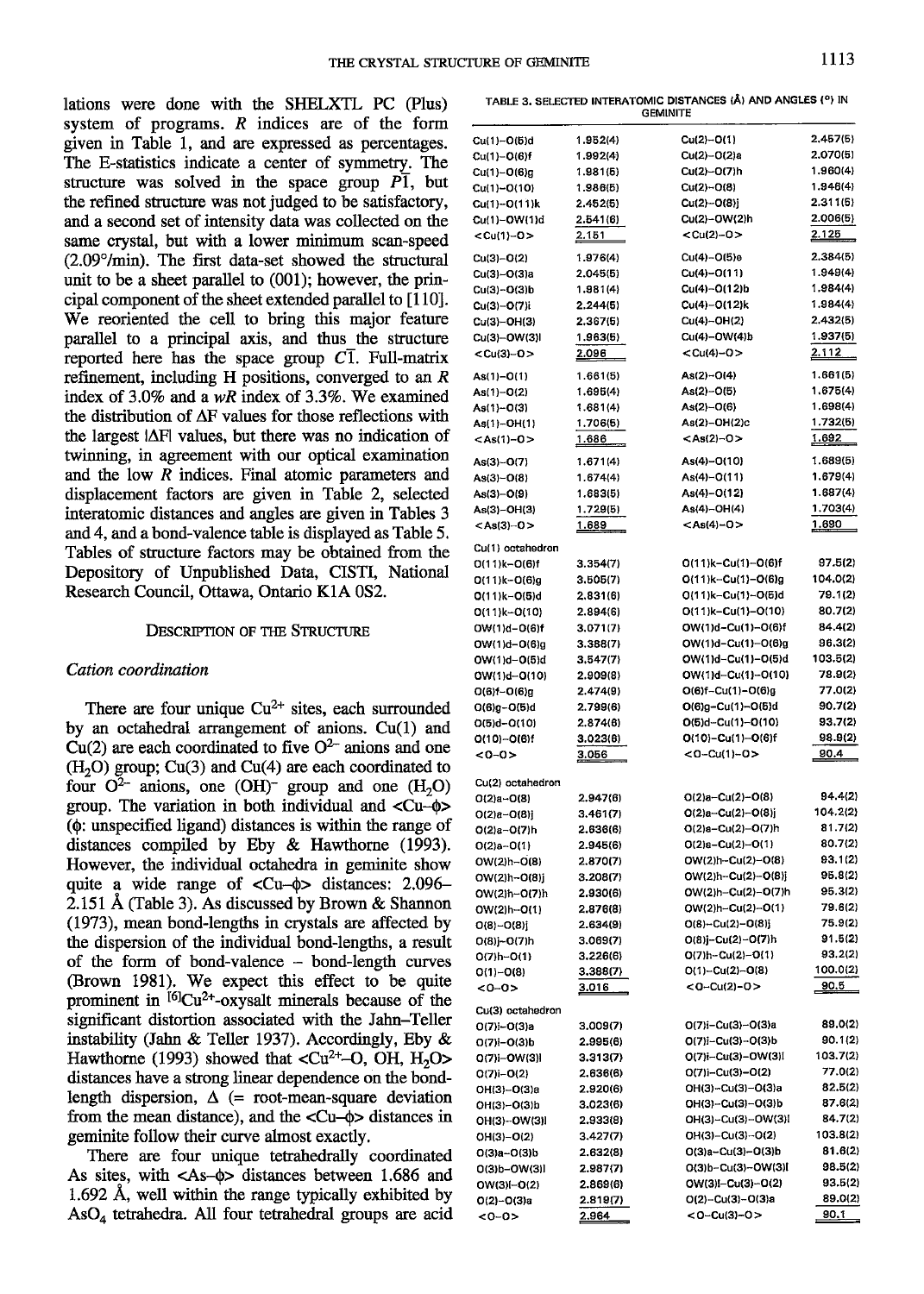Table 3, continued

| 3.099(6)      | O(5)e-Cu(4)--O(12)b       | 89.9(2                                                                                                                                                                                                                                                                                                                                                                                                                          |
|---------------|---------------------------|---------------------------------------------------------------------------------------------------------------------------------------------------------------------------------------------------------------------------------------------------------------------------------------------------------------------------------------------------------------------------------------------------------------------------------|
| 2.974(7)      | $O(5)e-Cu(4)-O(12)k$      | 85.3(2                                                                                                                                                                                                                                                                                                                                                                                                                          |
| 2.831(6)      | $O(5)e-Cu(4)-O(11)$       | 80.9(2                                                                                                                                                                                                                                                                                                                                                                                                                          |
| 3.359(6)      | $O(5)$ e-Cu(4)-OW(4)b     | 101.6(2                                                                                                                                                                                                                                                                                                                                                                                                                         |
| 3.072(6)      | OH(2)-Cu(4)-O(12)b        | 87.6(2                                                                                                                                                                                                                                                                                                                                                                                                                          |
| 3.049(6)      | OH(2)-Cu(4)-O(12)k        | 86.7(2                                                                                                                                                                                                                                                                                                                                                                                                                          |
| 3.378(7)      | OH(2)-Cu(4)-O(11)         | 100.3(2)                                                                                                                                                                                                                                                                                                                                                                                                                        |
| 3.014(7)      | OH(2)-Cu(4)-OW(4)b        | 86.5(2                                                                                                                                                                                                                                                                                                                                                                                                                          |
| 2.563(8)      | $O(12)b - Cu(4) - O(12)k$ | 80.5(2                                                                                                                                                                                                                                                                                                                                                                                                                          |
| 2.787(6)      | $O(12)k-Cu(4)-O(11)$      | 90.2(2)                                                                                                                                                                                                                                                                                                                                                                                                                         |
| 2.754(6)      | O(11)--Cu(4)--OW(4)b      | 90.3(2)                                                                                                                                                                                                                                                                                                                                                                                                                         |
| 3.002(6)      | OW(4)b-Cu(4)-O(12)b       | 100.0(2)                                                                                                                                                                                                                                                                                                                                                                                                                        |
| 2.990         | <0-Cu(4)-0>               | 90.0                                                                                                                                                                                                                                                                                                                                                                                                                            |
|               |                           |                                                                                                                                                                                                                                                                                                                                                                                                                                 |
| 2.737(7)      |                           | 108.8(2)                                                                                                                                                                                                                                                                                                                                                                                                                        |
| 2.684(7)      |                           | 104.2(2)                                                                                                                                                                                                                                                                                                                                                                                                                        |
| 2.753(6)      |                           | 108.8(2)                                                                                                                                                                                                                                                                                                                                                                                                                        |
| 2.795(7)      |                           | 112.8(2)                                                                                                                                                                                                                                                                                                                                                                                                                        |
| 2.739(6)      |                           | 108.4(2)                                                                                                                                                                                                                                                                                                                                                                                                                        |
|               |                           | 113.4(2)                                                                                                                                                                                                                                                                                                                                                                                                                        |
| 2.750         | <0-As(1)-0>               | 109.4                                                                                                                                                                                                                                                                                                                                                                                                                           |
|               |                           |                                                                                                                                                                                                                                                                                                                                                                                                                                 |
| 2.692(8)      |                           | 105.0(2)                                                                                                                                                                                                                                                                                                                                                                                                                        |
| 2.746(6)      |                           | 107.4(2)                                                                                                                                                                                                                                                                                                                                                                                                                        |
| 2.717(7)      |                           | 104.8(2)                                                                                                                                                                                                                                                                                                                                                                                                                        |
| 2.798(7)      |                           | 114.0(2)                                                                                                                                                                                                                                                                                                                                                                                                                        |
| 2.774(6)      |                           | 110.6(2)                                                                                                                                                                                                                                                                                                                                                                                                                        |
| 2.820(7)      |                           | 114.2(2)                                                                                                                                                                                                                                                                                                                                                                                                                        |
| 2.758         | $<$ 0 - As(2) - 0 >       | <u> 109.3</u>                                                                                                                                                                                                                                                                                                                                                                                                                   |
|               |                           |                                                                                                                                                                                                                                                                                                                                                                                                                                 |
| 2.761(7)      |                           | 108.6(2)                                                                                                                                                                                                                                                                                                                                                                                                                        |
| 2.752(7)      |                           | 107.9(2)                                                                                                                                                                                                                                                                                                                                                                                                                        |
| 2.712(7)      |                           | 105.3(2)                                                                                                                                                                                                                                                                                                                                                                                                                        |
| 2.747(6)      | $O(7)-As(3)-O(8)$         | 110.4(2)                                                                                                                                                                                                                                                                                                                                                                                                                        |
| 2.802(6)      | 0(8)-As(3)-0(9)           | 113.2(2)                                                                                                                                                                                                                                                                                                                                                                                                                        |
| 2.767(6)      |                           | 111.1(2)                                                                                                                                                                                                                                                                                                                                                                                                                        |
| <u> 2.757</u> | $<$ 0-As(3)-0 >           | 109.4                                                                                                                                                                                                                                                                                                                                                                                                                           |
|               |                           |                                                                                                                                                                                                                                                                                                                                                                                                                                 |
| 2.740(7)      | OH(4)-As(4)-O(10)         | 107.8(2)                                                                                                                                                                                                                                                                                                                                                                                                                        |
| 2.742(6)      | OH(4)-As(4)-O(11)         | 108.3(2)                                                                                                                                                                                                                                                                                                                                                                                                                        |
| 2.673(6)      |                           | 104.1(2)                                                                                                                                                                                                                                                                                                                                                                                                                        |
| 2.807(7)      | $O(10) - As(4) - O(11)$   | 112.9(2)                                                                                                                                                                                                                                                                                                                                                                                                                        |
| 2.729(6)      |                           | 108.3(2)                                                                                                                                                                                                                                                                                                                                                                                                                        |
| 2.846(6)      |                           | 114.9(2)                                                                                                                                                                                                                                                                                                                                                                                                                        |
| 2.756         | <0-As(4)-0>               | 109.4                                                                                                                                                                                                                                                                                                                                                                                                                           |
|               | 2.793(6)                  | OH(1)-As(1)-O(1)<br>OH(1)-As(1)-O(2)<br>OH(1)-As(1)-O(3)<br>$O(1) - As(1) - O(2)$<br>$O(2) - As(1) - O(3)$<br>$O(3)-As(1)-O(1)$<br>OH(2)c-As(2)-O(4)<br>OH(2)c-As(2)-O(5)<br>OH(2)c-As(2)-O(6)<br>$O(4) - As(2) - O(5)$<br>$O(5) - As(2) - O(6)$<br>$O(6) - As(2) - O(4)$<br>$OH(3)-As(3)-O(7)$<br>OH(3)-As(3)-O(8)<br>OH(3)-As(3)-O(9)<br>0(9)-As(3)-0(7)<br>OH(4)-As(4)-O(12)<br>$O(11) - As(4) - O(12)$<br>O(12)-As(4)-O(10) |

a:  $\overline{x}$  +  $\overline{x}$ ,  $\overline{y}$  + 1  $\overline{x}$ ,  $\overline{z}$  + 1; b: x- $\overline{x}$ ,  $\overline{y}$ - $\overline{x}$ ,  $\overline{y}$ - $\overline{x}$ ,  $\overline{z}$ ; c: x, y+1, z; d: x+ $\overline{x}$ , y- $\overline{x}$ , z; e:  $\overline{x}, \overline{y}+1, \overline{z}$ ; f: x, y-1, z; g;  $\overline{x}+1, \overline{y}+1, \overline{z}$ ; h: x+ ½, y+ ½, z; i:  $\overline{x}, \overline{y}+1$ ,  $\overline{z}$ +1; j:  $\overline{x}$ +1,  $\overline{y}$ +1,  $\overline{z}$ +1; k:  $\overline{x}$ +½,  $\overline{y}$ +½,  $\overline{z}$ ; l: x-½, y+½, z

groups: there are three oxygen anions and one OH anion, and the As-OH distance is the longest As- $\phi$ distance in each of the tetrahedra (Table 3). The variation in O-As-O bond-angles (Table 3) also falls within the range typical for AsO<sub>4</sub> tetrahedra (Griffen & Ribbe 1978).

# Topology of the structure

The Cu $\phi_6$  octahedra share edges to form [Cu $\phi_4$ ] chains parallel to [010] (Fig. 1a). There are two

symmetrically distinct chains, but the chains are topologically identical (Fig. 1a), even to the distribution of the H<sub>2</sub>O groups. The As $\phi_4$  groups link along the chain, as shown in Figure 1b. Some of the tetrahedra link to the chain with two vertices, and other tetrahedra link to the chain with one vertex. A view of the structure projected onto  $(100)$  (Fig. 2) shows that the chains in Figure 1 link together to form sheets parallel to (001). Adjacent chains within the sheet are topologically identical; tetrahedra share two vertices with one chain, one vertex with the adjacent chain, and the fourth vertex of the tetrahedra does not link to another cation (except H). Figure 1b shows the sheets viewed within the plane; in this view, there is no direct cation-anion linkage between adjacent sheets, and geminite is hence a sheet structure, as its habit and cleavage suggest.

# TABLE 4. DETAILS OF H-BONDING (Å,<sup>o</sup>) IN GEMINITE

| OH(1)-H(1)        | 0.98(7)  | $H(1)$ $O(4)$          | 1.64(7)         |
|-------------------|----------|------------------------|-----------------|
| $OH(2)-H(2)$      | 0.98(5)  | H(2)--0(10)            | 1.61(6)         |
| OH(3)-H(3)        | 0.98(6)  | $H(3)$ - $O(1)$        | 1.59(6)         |
| OH(4)-H(4)        | 0.98(8)  | $H(4)$ $O(9)$          | 1.58(8)         |
|                   |          |                        |                 |
| OH(1)-O(4)        | 2.613(7) | $OH(1)-H(1)-O(4)$      | 170(7)          |
| OH(2)-O(10)       | 2.590(6) | OH(2)-H(2)-O(10)       | 174(4)          |
| OH(3)-O(1)        | 2.541(6) | $OH(3)-H(3)-O(1)$      | 163(8)          |
| OH(4)-O(9)        | 2.562(7) | OH(4)-H(4)-O(9)        | 176(10)         |
| OW(1)–H(5)        | 0.98(10) | H(5) - OH(4)           | 2.2(1)          |
|                   |          | H(5)--OH(3)            | 2.5(1)          |
| $OW(1)-H(6)$      | 0.98(6)  | $H(6) - O(4)$          | 1.83(7)         |
| $OW(2)-H(7)$      | 0.98(8)  | H(7)--OH(1)f           | 1.78(9)         |
| $OW(2) - H(8)$    | 0.98(7)  | $H(8) \cdot O(9)$      | 1.97(7)         |
| OW(3)-H(9)        | 0.98(7)  | H(9)--OW(1)d           | 1.82(7)         |
| OW(3)-H(10)       | 0.98(9)  | H(10) - O(9)           | 1.70(9)         |
| OW(4)-H(11)       | 0.98(8)  | H(11) -- OH(4)         | 2.12(7)         |
|                   |          | H(11)--OW(2)h          | 2.33(8)         |
|                   |          | H(11)--O(1)            | 2.58(8)         |
| OW(4)-H(12)       | 0.98(9)  | H(12) - O(4)           | 1.68(9)         |
| OW(1)-OH(4)       | 3.033(8) | OW(1)-H(5)-OH(4)       | 139(9)          |
| OW(1)-OH(3)       | 3.241(8) | $OW(1)-H(5)-OH(3)$     | 129(7)          |
| OW(1)-0(4)        | 2.798(7) | $OW(1)-H(6)-O(4)$      | 171(6)          |
|                   |          |                        |                 |
| $OW(2) - OH(1) f$ | 2.725(8) | OW(2)-H(7)-OH(1)f      | 160(7)          |
| $OW(2)-O(9)$      | 2.742(6) | $OW(2)-H(8)-O(9)$      | 134(7)          |
| OW(3)-OW(1)d      | 2.791(8) | $OW(3)-H(9)-OW(1)d$    | 170(4)          |
| OW(3)-O(9)        | 2.679(8) | $OW(3)-H(10)-O(9)$     | 173(2)          |
| OW(4)-OH(4)       | 2.847(6) | OW(4)-H(11)-OH(4)      | 129(5)          |
| OW(4)-OW(2)h      | 2.971(7) | OW(4)-H(11)-OW(2)h     | 122(6)          |
| $OW(4)-O(1)$      | 3.186(7) | $OW(4) - H(11) - O(1)$ | 120(6)          |
| $OW(4)-O(4)$      | 2.653(8) | $OW(4)-H(12)-O(4)$     | 172(7)          |
| $H(5)-H(6)$       | 1.6(1)   | $H(5)-OW(1)-H(6)$      |                 |
| $H(7)-H(8)$       | 1.4(1)   | H(7)-OW(2)-H(8)        | 111(8)<br>95(8) |
| H(9)-H(10)        | 1.7(1)   | H(9)-OW(3)-H(10)       | 121(5)          |
| H(11}-H(12)       | 1,5(1)   | H(11)-OW(4)-H(12)      | 97(8)           |
|                   |          |                        |                 |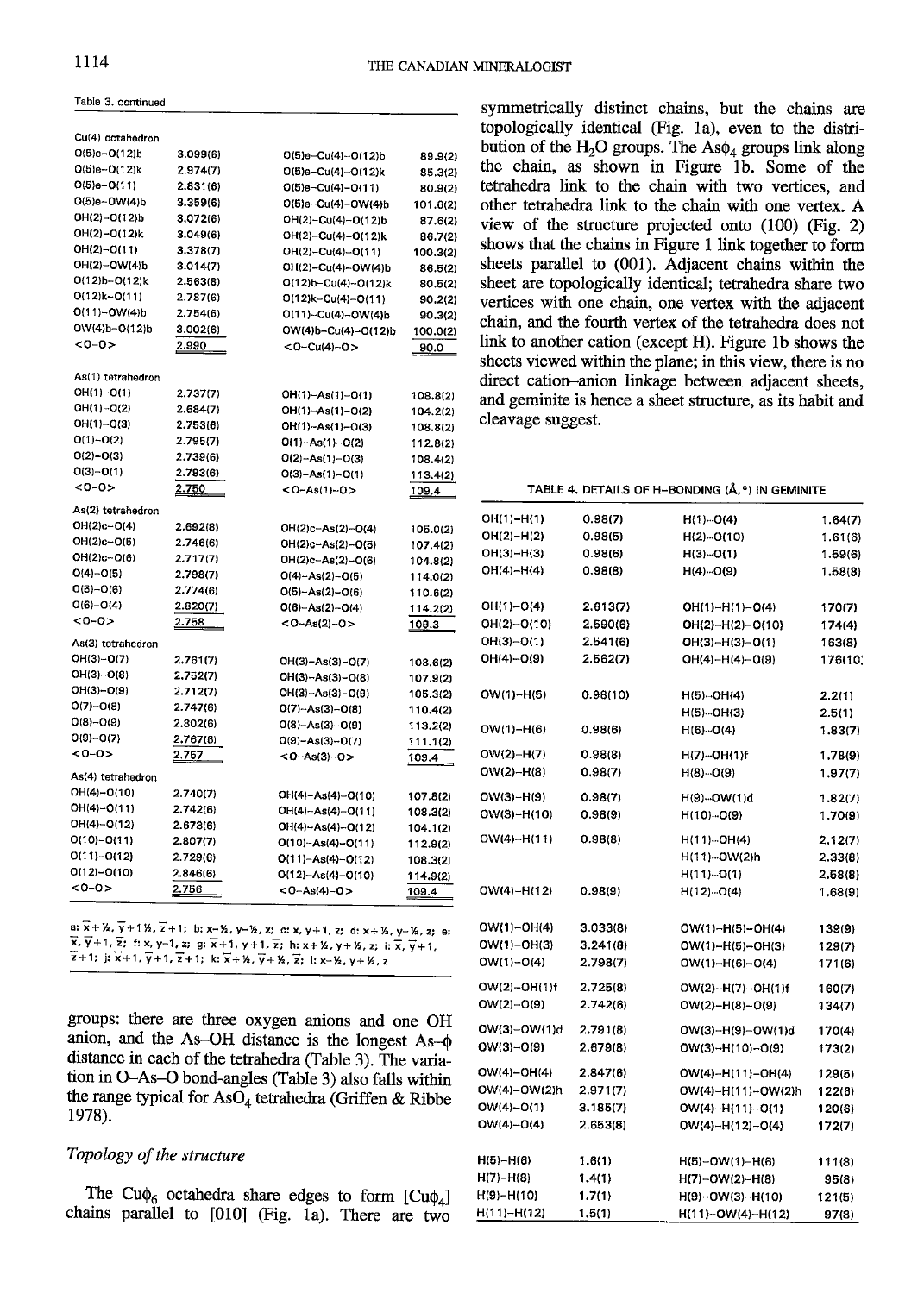

FIG. 1. The crystal structure of geminite projected onto (100); (a)  $[Cu\phi_4]$  chains extending along the  $b$  axis; large circles denote  $H_2O$  groups, small circles denote OH groups; (b) heteropolyhedral sheets viewed edge-on; Cu $\phi_6$  octahedra are random-dot-shaded,  $As\phi_4$  tetrahedra are dash-shaded.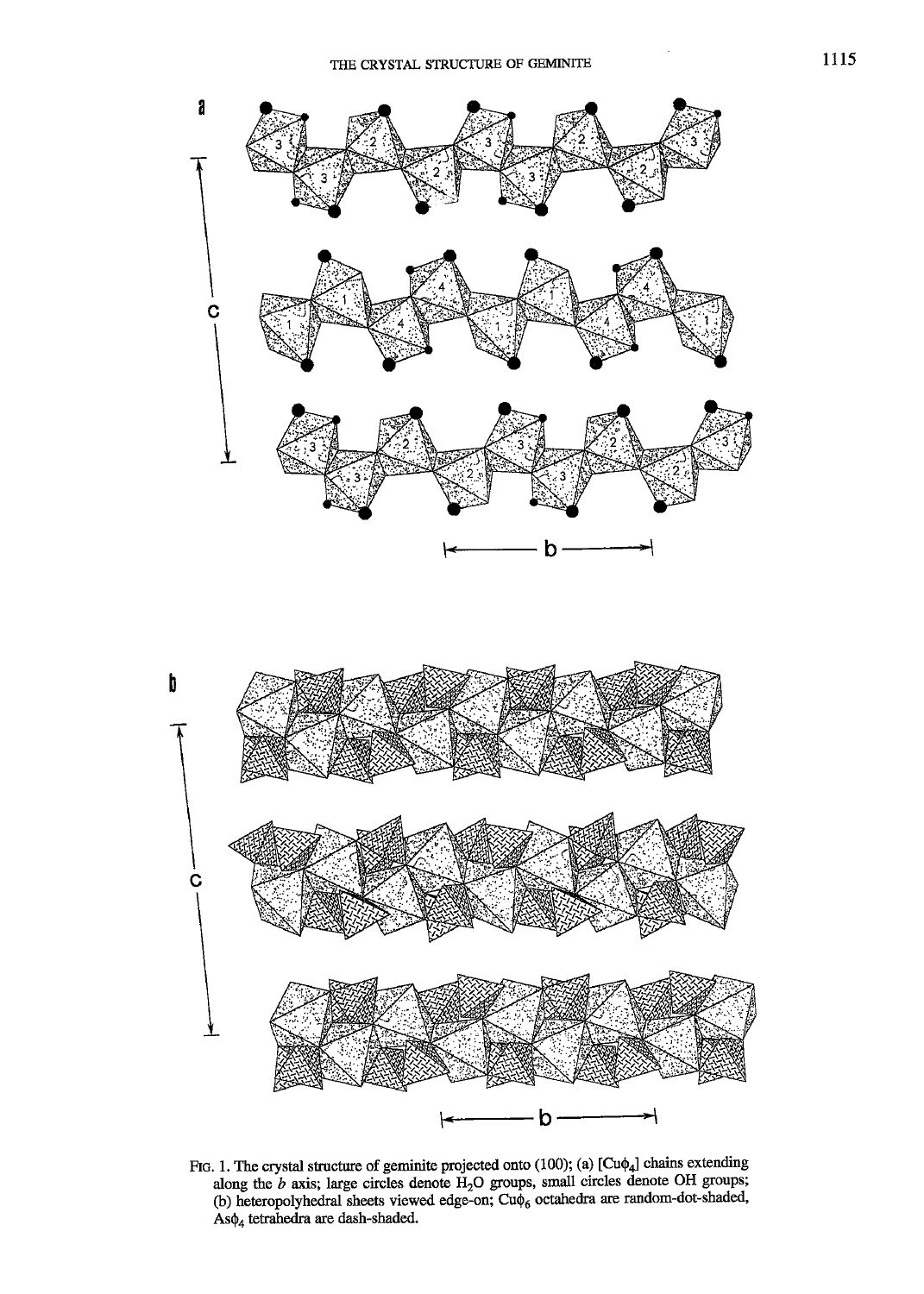

FtG. 3. The hydrogen-bonding arrangement linking the sheets in geminite, projected onto (100); Cu: random dot-shaded circles; As: cross-hatched circles; oxygen: shadowed circles: H; small unshaded circles: O-H bonds: heaw lines: H...O bonds: broken heavy lines.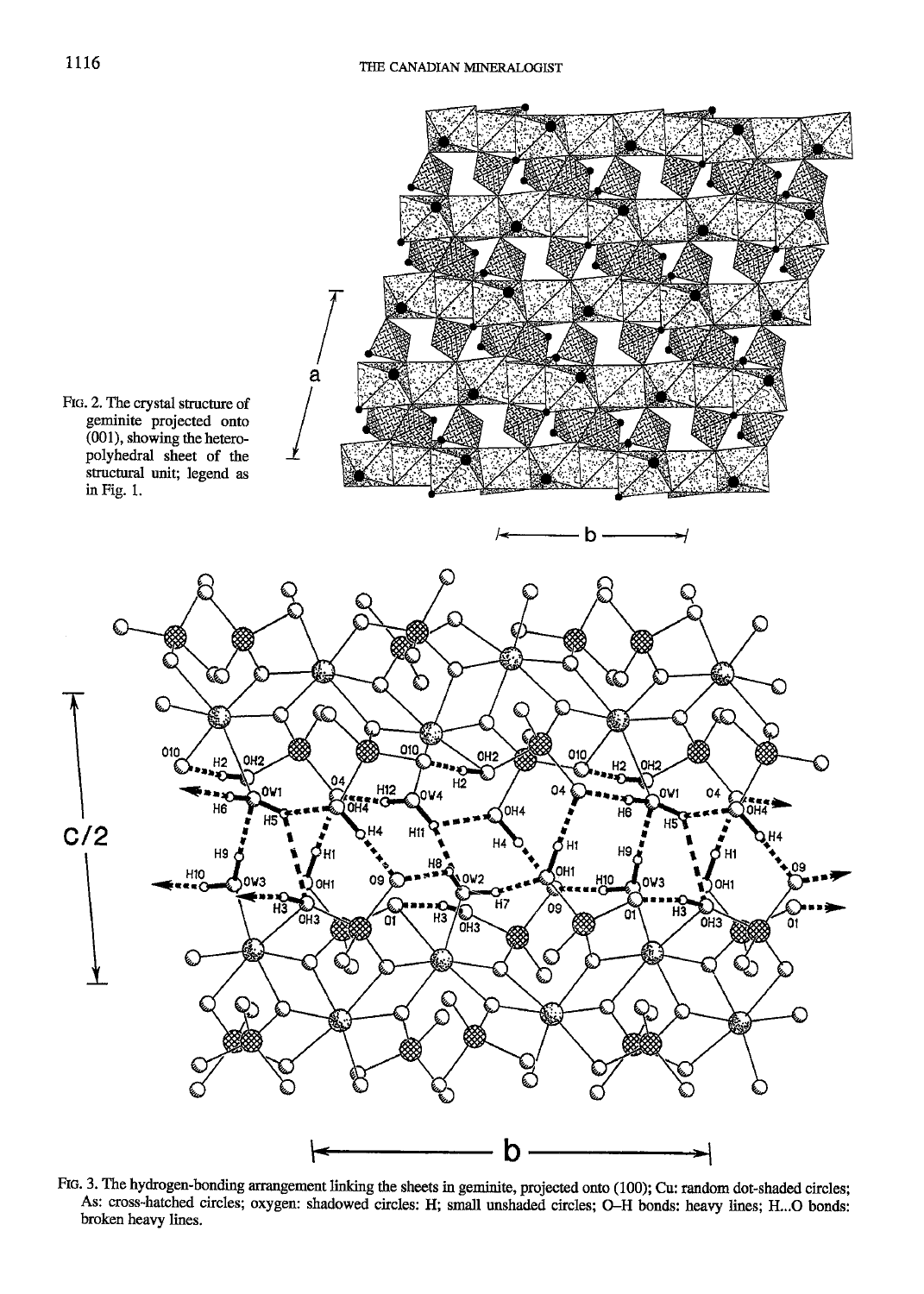### Hydrogen bonding

Figure 3 shows the details of the hydrogen bonding that links the sheets together. There are 12 distinct H-atom positions in geninite, and the geomefical details of their bonding are given in Table 4. There are four distinct OH anions. The H atoms are 0.98 A from the associated oxygen atom (as softly constrained in the refinement) and  $\sim$ 1.60 Å from an oxygen atom that acts as a hydrogen-bond acceptor. The H...O distance of  $\sim$ 1.60 Å are quite short, and in line with this fact, the O-H...O angles are close to  $180^\circ$  (Table 4). These H...O distances indicate quite strong H-bonding from the OH anions of the acid arsenate groups to other anions in the sfructure.

There are four distinct  $H_2O$  groups. In each group, the oxygen atom is associated with two H atoms, each at a distance of 0.98 A; the H-H distances and H-O-H angles (Table 4) are typical for  $H<sub>2</sub>O$  groups. In the OW(l) group, H(6) forms a H-bond with O(4), and H(5) forms a biturcated H-bond with OH(3) and  $OH(4)$ ; in accordance with this, the  $H(6)-O(4)$  distance is relatively short at  $1.83(7)$  Å, whereas the  $H(5)-OH(3)$  and  $H(5)-OH(4)$  distances are considerably longer at  $2.2(1)$  and  $2.5(1)$  Å, respectively. It is notable that the  $OW(1)$ -H(6)-O(4) angle is large  $[171(6)°]$ , as is common for most H-bond arrangements, whereas the  $OW(1)$ -H(5,6)-OH(3,4) angles are relatively small  $[139(9)$  and  $129(7)$ °, although well within the range recorded for H bonds. The OW(2) and OW(3) groups show reasonably strong H-bonds  $(H-\phi)$  distances in the range 1.70–1.97 Å) with larger OW-H...O angles (Table 4). The OW(4) group has a similar H-bonding scheme to  $OW(1)$ : one single strong H-bond and one bifurcated (or possibly trifurcated) H-bond, again with a similar arrangement of OW-H...O angles (fable 4).

Figure 3 shows the H-bond linkage both within and between the sheets. The OH(2) and OH(3) groups H-bond within each sheet, whereas  $OH(1)$  and  $OH(4)$ H-bond between adjacent sheets. The OW(l) and OW(4) groups belong to the same sheet; in each, the single O...H bond and one of the bifurcated pair of H bonds occurs within the sheet, and the other of the bifurcated pair bonds from one sheet to the other (Fig. 3). The  $OW(2)$  and  $OW(3)$  groups belong to the other crystallographically distinct sheet; OW(2) H-bonds within the sheet, whereas OW(3) H-bonds both within the sheet and between adjacent sheets. The localized nature of the H bonds is very apparent in Figure 3.

### Bond-valence arrangement

The bond-valence arrangement in geminite (Table 5) accords well with the valence-sum rule (Brown 1981, 1992). All the As $\phi_4$  polyhedra show strong bonds to the oxygen anions and slightly weaker

|            |      |      |      |      |      |      | Cu(1) Cu(2) Cu(3) Cu(4) As(1) As(2) As(3) As(4) H(1) H(2) H(3) H(4) H(5) H(6) H(7) H(8) H(9) H(10) H(11) H(12) |      |      |      |      |      |           |           |      |           |      |           |      |      |      |
|------------|------|------|------|------|------|------|----------------------------------------------------------------------------------------------------------------|------|------|------|------|------|-----------|-----------|------|-----------|------|-----------|------|------|------|
| O(1)       |      | 0.12 |      |      | 1.33 |      |                                                                                                                |      |      |      | 0.28 |      |           |           |      |           |      |           | 0.05 |      | 1.78 |
| O(2)       |      | 0.35 | 0.45 |      | 1.21 |      |                                                                                                                |      |      |      |      |      |           |           |      |           |      |           |      |      | 2.01 |
| O(3)       |      |      | 0.44 |      | 1.26 |      |                                                                                                                |      |      |      |      |      |           |           |      |           |      |           |      |      | 2.07 |
|            |      |      | 0.37 |      |      |      |                                                                                                                |      |      |      |      |      |           |           |      |           |      |           |      |      |      |
| O(4)       |      |      |      |      |      | 1.33 |                                                                                                                |      | 0.25 |      |      |      |           | 0.18      |      |           |      |           |      | 0.23 | 1.99 |
| O(5)       | 0,48 |      |      | 0.15 |      | 1.28 |                                                                                                                |      |      |      |      |      |           |           |      |           |      |           |      |      | 1.91 |
| O(6)       | 0.43 |      |      |      |      | 1.21 |                                                                                                                |      |      |      |      |      |           |           |      |           |      |           |      |      | 2.08 |
|            | 0.44 |      |      |      |      |      |                                                                                                                |      |      |      |      |      |           |           |      |           |      |           |      |      |      |
| O(7)       |      | 0.47 | 0.22 |      |      |      | 1.30                                                                                                           |      |      |      |      |      |           |           |      |           |      |           |      |      | 1.99 |
| O(8)       |      | 0.49 |      |      |      |      | 1.29                                                                                                           |      |      |      |      |      |           |           |      |           |      |           |      |      | 1.96 |
|            |      | 0.18 |      |      |      |      |                                                                                                                |      |      |      |      |      |           |           |      |           |      |           |      |      |      |
| O(9)       |      |      |      |      |      |      | 1.25                                                                                                           |      |      |      |      | 0.28 |           |           |      | 0.14      |      | 0.22      |      |      | 1.89 |
| O(10)      | 0.44 |      |      |      |      |      |                                                                                                                | 1.23 |      | 0.27 |      |      |           |           |      |           |      |           |      |      | 1.94 |
| O(11)      | 0.12 |      |      | 0.48 |      |      |                                                                                                                | 1.27 |      |      |      |      |           |           |      |           |      |           |      |      | 1.87 |
| O(12)      |      |      |      | 0.44 |      |      |                                                                                                                | 1.24 |      |      |      |      |           |           |      |           |      |           |      |      | 2.12 |
|            |      |      |      | 0.44 |      |      |                                                                                                                |      |      |      |      |      |           |           |      |           |      |           |      |      |      |
| OH(1)      |      |      |      |      | 1.18 |      |                                                                                                                |      | 0.75 |      |      |      |           |           | 0.19 |           |      |           |      |      | 2.12 |
| OH(2)      |      |      |      | 0.13 |      | 1.10 |                                                                                                                |      |      | 0.73 |      |      |           |           |      |           |      |           |      |      | 1.96 |
| OH(3)      |      |      | 0.16 |      |      |      | 1.11                                                                                                           |      |      |      | 0.72 |      | 0.05      |           |      |           |      |           |      |      | 2.04 |
| OH(4)      |      |      |      |      |      |      |                                                                                                                | 1.19 |      |      |      |      | 0.72 0.09 |           |      |           |      |           | 0.10 |      | 2.10 |
| OW(1) 0.10 |      |      |      |      |      |      |                                                                                                                |      |      |      |      |      |           | 0.86 0.82 |      |           | 0.18 |           |      |      | 1.96 |
| OW(2)      |      | 0.41 |      |      |      |      |                                                                                                                |      |      |      |      |      |           |           |      | 0.81 0.86 |      |           | 0.07 |      | 2.15 |
| OW(3)      |      |      | 0.46 |      |      |      |                                                                                                                |      |      |      |      |      |           |           |      |           |      | 0.82 0.78 |      |      | 2.06 |
| OW(4)      |      |      |      | 0.50 |      |      |                                                                                                                |      |      |      |      |      |           |           |      |           |      |           | 0.78 | 0.77 | 2.09 |
|            | 2.01 | 2.02 | 2.10 | 2.14 | 4.98 | 4.92 | 4.95                                                                                                           | 4.93 |      |      |      |      |           |           |      |           |      |           | 1.00 | 1.00 |      |

TABLE 5, BOND-VALENCE\* TABLE FOR GEMINITE

r calculated with the curues of Brown & Altermatt (1986)